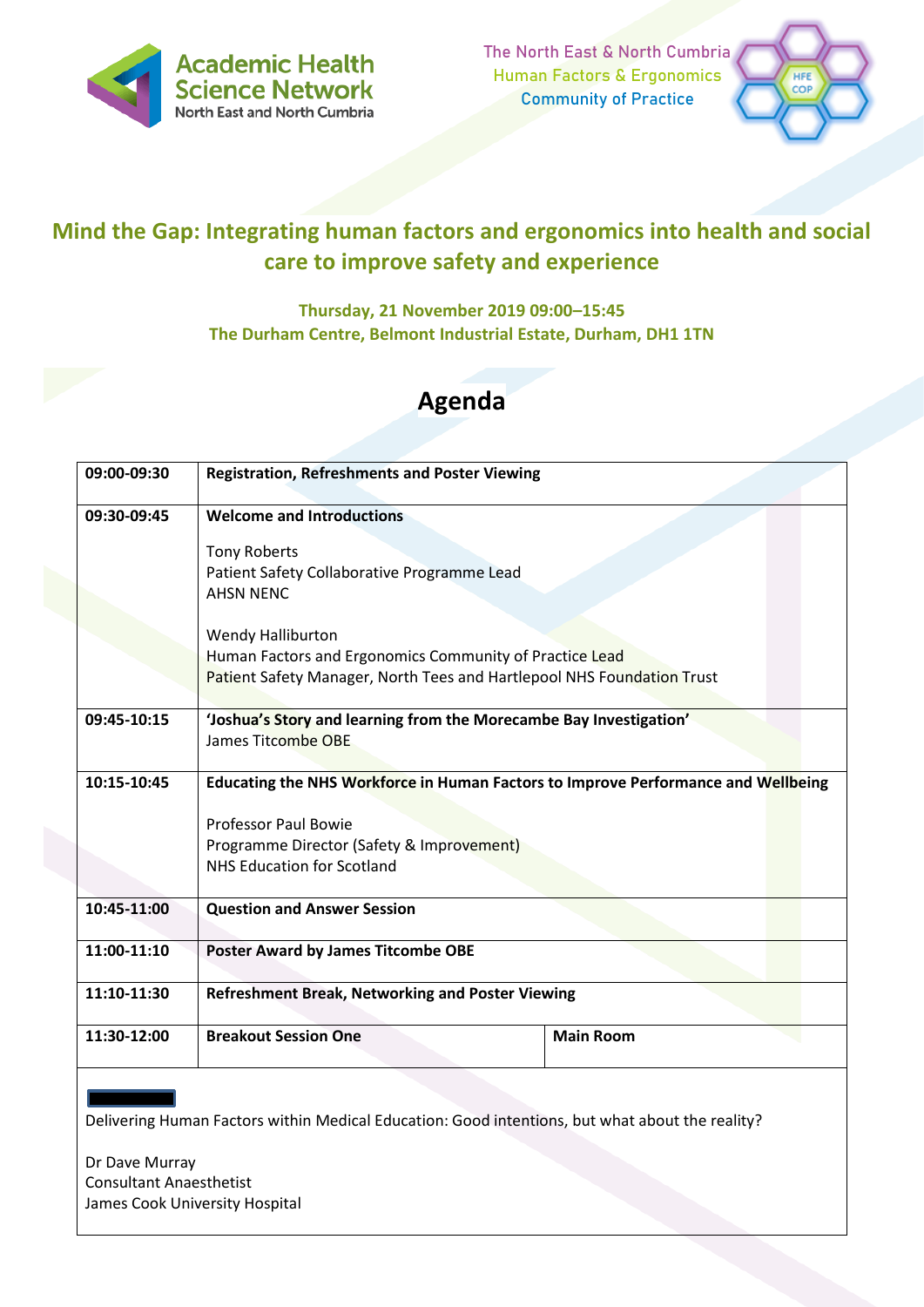| Learning from Incidents: An introduction to systems factors - a practical application                                                                                                                                                                                                                                                                    |                                                                                                                                                                                                                      |                  |  |  |
|----------------------------------------------------------------------------------------------------------------------------------------------------------------------------------------------------------------------------------------------------------------------------------------------------------------------------------------------------------|----------------------------------------------------------------------------------------------------------------------------------------------------------------------------------------------------------------------|------------------|--|--|
| Dr Dawn Benson<br>National Investigator<br>Healthcare Safety Investigation Branch (HSIB)                                                                                                                                                                                                                                                                 |                                                                                                                                                                                                                      |                  |  |  |
| and the state of the state of the state of the state of the state of the state of the state of the state of th<br>The 'Helicopter View': The role of the midwifery delivery suite coordinator in creating situational awareness<br>on the unit and how this influences the Multidisciplinary Teams' (MDT) ability to deliver safe care<br>Debbie Bunford |                                                                                                                                                                                                                      |                  |  |  |
| Midwifery Lecturer<br><b>Teesside University</b>                                                                                                                                                                                                                                                                                                         |                                                                                                                                                                                                                      |                  |  |  |
| Theatre Cap Challenge Initiative in Cardiothoracic Theatres                                                                                                                                                                                                                                                                                              |                                                                                                                                                                                                                      |                  |  |  |
| Anthony Garbutt<br>Senior Lecturer in Adult Nursing<br>Northumbria University                                                                                                                                                                                                                                                                            |                                                                                                                                                                                                                      |                  |  |  |
| 12:00:12:30                                                                                                                                                                                                                                                                                                                                              | <b>Breakout Session Two</b>                                                                                                                                                                                          | <b>Main Room</b> |  |  |
| Delivering human factors within medical education: Good intentions, but what about the reality?<br>Dr Dave Murray<br><b>Consultant Anaesthetist</b><br>James Cook University Hospital                                                                                                                                                                    |                                                                                                                                                                                                                      |                  |  |  |
|                                                                                                                                                                                                                                                                                                                                                          |                                                                                                                                                                                                                      |                  |  |  |
|                                                                                                                                                                                                                                                                                                                                                          | Learning from Incidents: An introduction to systems factors - a practical application                                                                                                                                |                  |  |  |
| Dr Dawn Benson<br>National Investigator                                                                                                                                                                                                                                                                                                                  | Healthcare Safety Investigation Branch (HSIB)                                                                                                                                                                        |                  |  |  |
|                                                                                                                                                                                                                                                                                                                                                          | The 'Helicopter View': The role of the midwifery delivery suite coordinator in creating situational awareness<br>on the unit and how this influences the Multidisciplinary Teams' (MDT) ability to deliver safe care |                  |  |  |
| Debbie Bunford<br>Midwifery Lecturer<br><b>Teesside University</b>                                                                                                                                                                                                                                                                                       |                                                                                                                                                                                                                      |                  |  |  |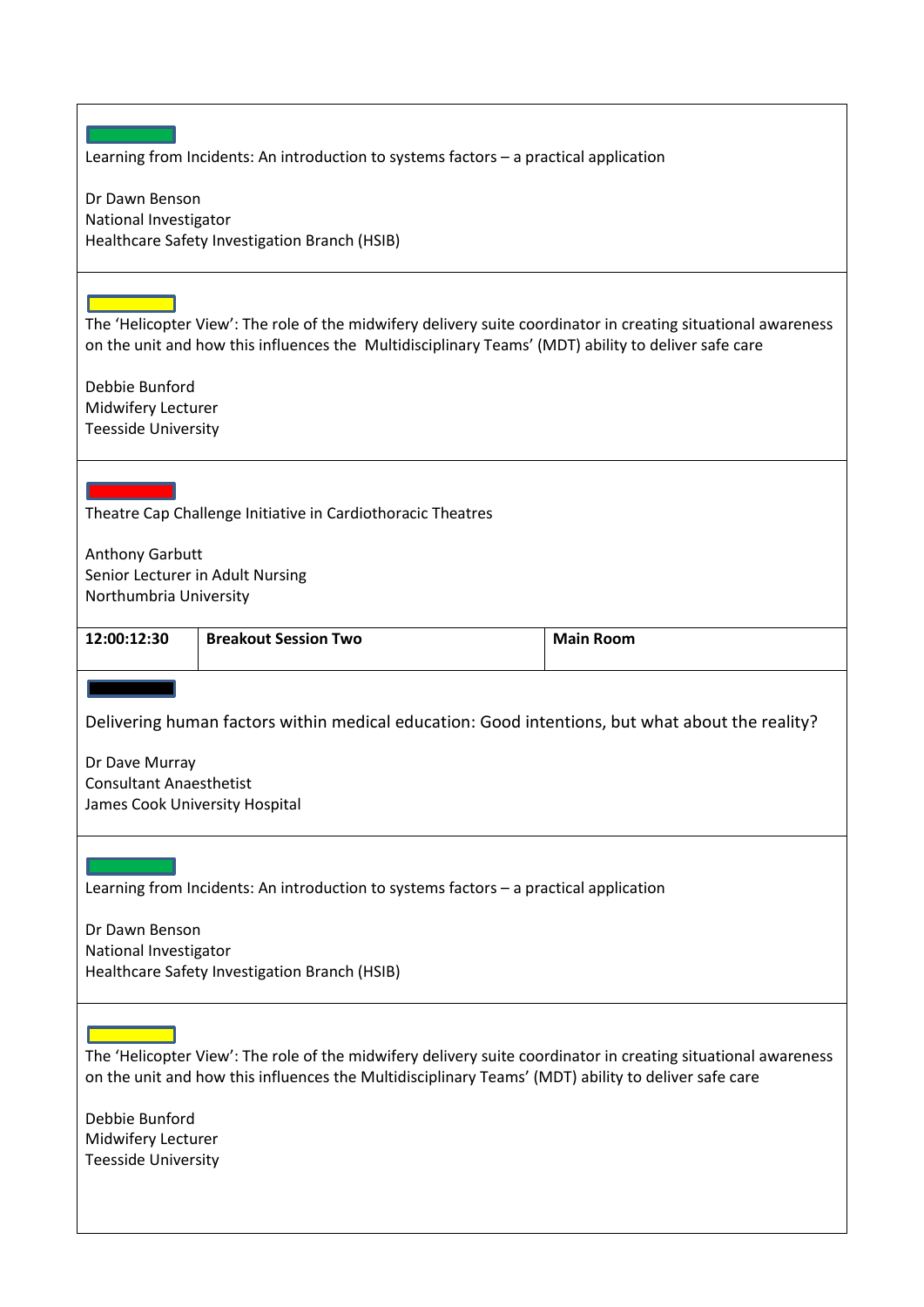#### Theatre Cap Challenge Initiative in Cardiothoracic Theatres

Anthony Garbutt Senior Lecturer in Adult Nursing Northumbria University

## **12:30-13:15 Lunch Break, Networking and Poster Viewing 13:15-14:00** Patients and their families as partners in learning from incident investigation Dr Dawn Benson National Investigator Healthcare Safety Investigation Branch (HSIB) **14:00-14:30 Afternoon Breakout Session One (Refreshments available on route to final session) Main Room**

l Q Exchange Bid: Upskilling healthcare staff in patient safety or other roles to technical membership and/or plans for a tool kit

Professor Paul Bowie Programme Director (Safety & Improvement) NHS Education for Scotland

How can simulation expose the normalisation of deviance in clinical environments?

Dr Kate Williamson

Associate Dean, HEE North East & North Cumbria Simulation Lead; RCEM Leaders Simulation Lead for North East & North Cumbria and Consultant in Emergency Medicine

### l

Appreciative Inquiry

Anne-Marie Troy-Smith, Quality Development Manager Dr Emma Lim, Consultant Newcastle upon Tyne Hospitals NHS Foundation Trust

The Harrogate Human Factors Journey Story

Dr Will Peat Consultant in Anaesthetics and Intensive Care, Harrogate District General Kathy McClune Professional Development Midwife, Harrogate District General Bev Curtis Medical Devices Safety Officer / Equipment Library Manager, Harrogate District General